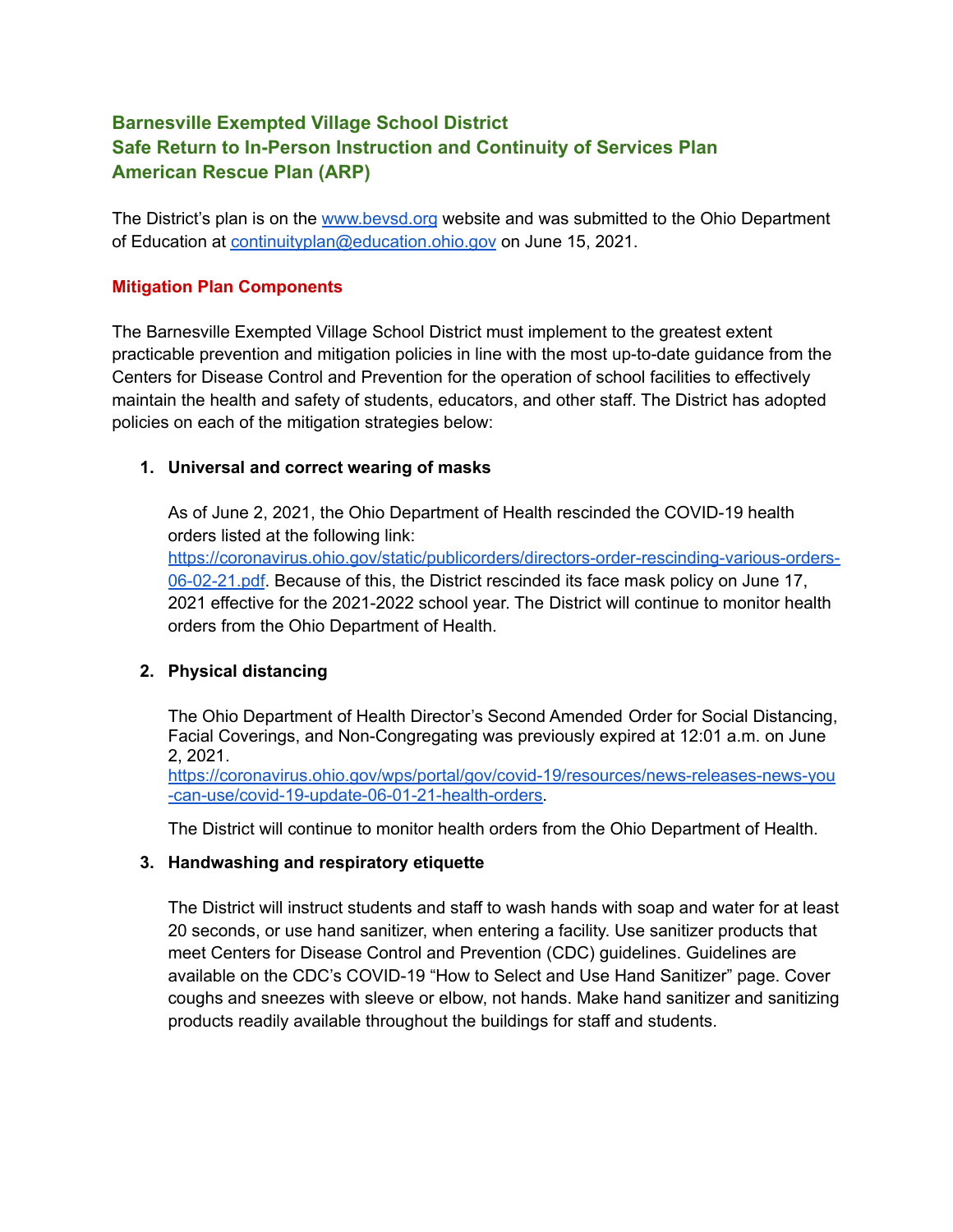### **4. Cleaning and maintaining healthy facilities**

The District will routinely disinfect high-contact surfaces, desk workstations, restrooms, and equipment. Make hand sanitizer and sanitizing products readily available throughout the buildings for staff and students.

### **5. Contact tracing in combination with isolation and quarantine**

The Barnesville Exempted Village School District will continue to work closely with the Belmont County Health Department to report cases of COVID-19 and follow isolation and quarantine guidelines.

### **6. Diagnostic and screening testing**

The District will recommend students and staff be tested if COVID-19 symptoms arise. Each clinic has take home test kits that students and staff can utilize.

# **7. Efforts to provide vaccinations to educators, other staff and students**

The District conducted a vaccination clinic for staff in the spring of 2021 at the middle school. It also offered students 16+ an opportunity to be vaccinated at the high school. The District will offer the vaccine to students 12+ in June.

# **8. Appropriate accommodations for children with disabilities with respect to the health and safety policies**

All students will receive appropriate accommodations with respect to the health and safety policies regardless of their accommodations and or disabilities. The District will ensure that all IEPs and 504s are followed and keep all parents informed.

#### *Continuity of Services*

The District will enact the Learning Recovery and Extended Learning Plan found on the District's website by following

[https://www.bevsd.org/Downloads/Learning%20Recovery%20&%20Extended%20Learning%20](https://www.bevsd.org/Downloads/Learning%20Recovery%20&%20Extended%20Learning%20Plan.pdf) [Plan.pdf](https://www.bevsd.org/Downloads/Learning%20Recovery%20&%20Extended%20Learning%20Plan.pdf). In addition, the District created a Remote Learning Plan for students and staff in case one or more buildings were closed due to COVID-19. The District has guidance counselors, Student Services Prevention Specialists, The Village Network Licensed Counselors available to students and staff. All students will receive a free breakfast and lunch for the 2021-22 school year. We have increased our summer school services offerings to students.